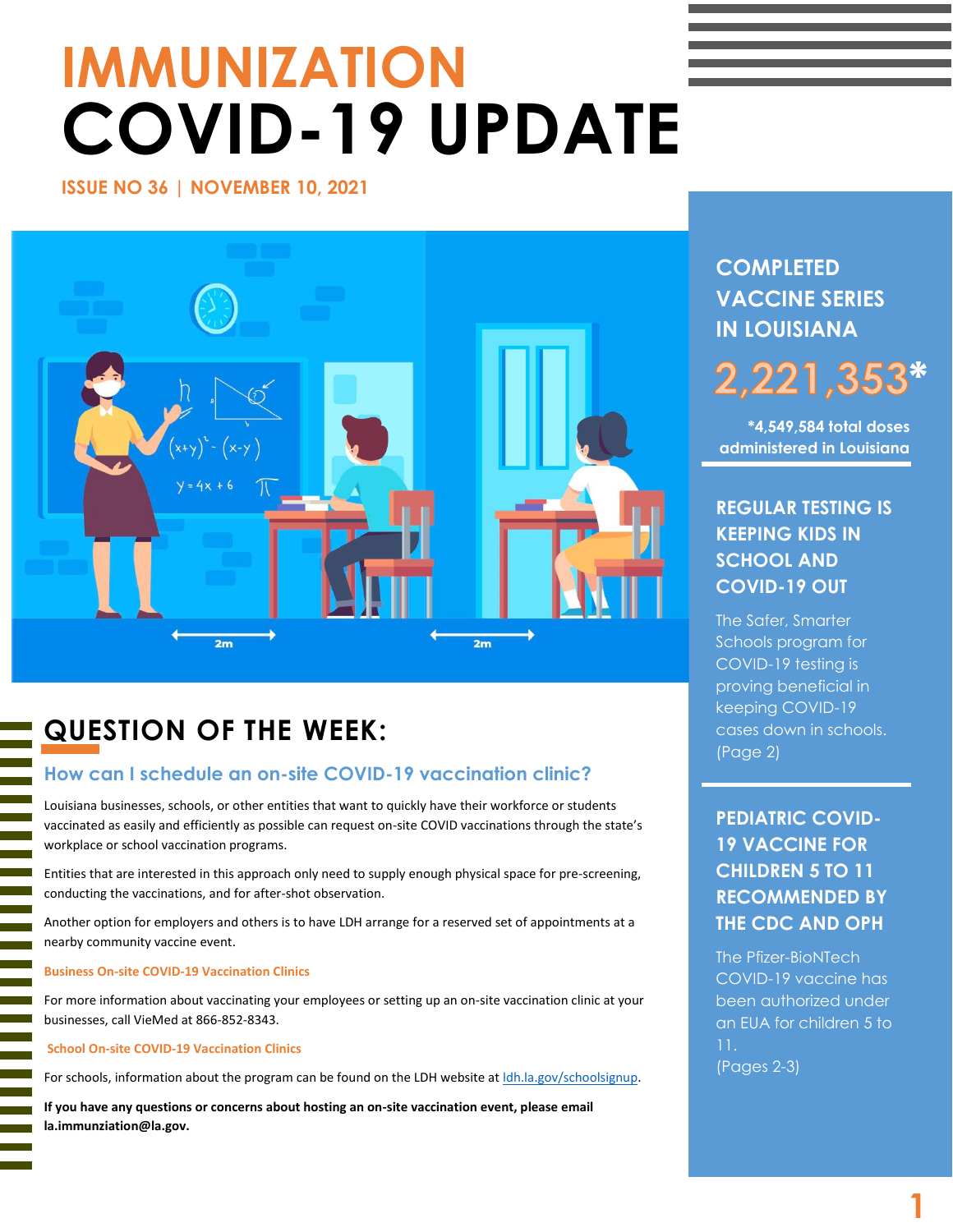# **WEEKLY COVID-19 VACCINE UPDATE**

**Regular Testing is Keeping Kids in Schools and COVID-19 Out**



**For the 2021-2022 school year in Louisiana, the Louisiana Office of Public Health (OPH) implemented the** 

**Safer, Smarter, Schools program, a K-12 school-based COVID-19 testing program.** The program is integral to Louisiana private, public, and charter schools being able to safely reopen and stay open.

This Safer, Smarter, Schools program preceded an announcement by the Biden administration last week to help states, schools, and school districts establish COVID-19 screening testing programs in more schools.

To date, Safer, Smarter Schools has proven very successful. Here are some of the most recent statistics:

- **Outbreaks Prevented:** 87% of the cases in participating schools have been limited to one or two people.
- **Tests per Week:** For the first 10 weeks of the program, an average of 1,860 people were tested each week.
- **Positive Test Comparisons:** In two participating school districts, there have been 230 COVID-positive tests. In the same two districts for non-participating schools, the number of positive results is 1,416.
- **Positive Cases per Week:** In participating school districts, there have been 32.8 COVID-positive results per week. In non-participating districts, the number of weekly positive cases is 202.3.

**For more information on the Safer, Smarter Schools program, visi[t ldh.la.gov/safer-smarter-schools.](https://ldh.la.gov/safer-smarter-schools)**

Here are some additional resources:

- **[Fact Sheet: Biden Administration Announces Additional](https://www.whitehouse.gov/briefing-room/statements-releases/2021/10/29/fact-sheet-biden-administration-announces-additional-actions-to-increase-covid-19-screening-testing-in-schools-and-keep-students-safe/)  [Actions to Increase COVID-19 Screening Testing in Schools](https://www.whitehouse.gov/briefing-room/statements-releases/2021/10/29/fact-sheet-biden-administration-announces-additional-actions-to-increase-covid-19-screening-testing-in-schools-and-keep-students-safe/)  [and Keep Students Safe](https://www.whitehouse.gov/briefing-room/statements-releases/2021/10/29/fact-sheet-biden-administration-announces-additional-actions-to-increase-covid-19-screening-testing-in-schools-and-keep-students-safe/) –** A fact sheet providing information on actions to create an in-school testing program
- **[Start-Up Guide for COVID-19 Testing in Schools](https://www.rockefellerfoundation.org/wp-content/uploads/2021/10/Start-Up-Guide-for-Testing-in-Schools-1-Pager.pdf)** A onepage startup guide on regular COVID-19 testing in schools.
- **Family FAQ [About Testing](https://www.rockefellerfoundation.org/wp-content/uploads/2021/10/Family-FAQs-about-Testing-2-pager.pdf)** A one-page quick reference guide for families with questions about COVID-19 testing in schools.

## **Pediatric COVID-19 Vaccine for Children Ages 5 to 11 Years**

**On Wednesday, November 3, CDC Director Rochelle P. Walensky, MD, MPH, endorsed the CDC Advisory Committee on Immunization Practices' (ACIP) recommendation that children 5 to 11 years old be vaccinated against COVID-19 with the Pfizer-BioNTech pediatric vaccine.** CDC now expands vaccine recommendations to about 28 million children in the United States in this age group and allows providers to begin vaccinating them as soon as possible. Enrolled COVID-19 vaccination providers can continue to place orders for the Pfizer-BioNTech pediatric vaccine in LINKS.

COVID-19 cases in children can result in hospitalizations, deaths, multi-inflammatory syndrome in children (MIS-C), and long-term complications, such as "long COVID", in which symptoms can linger for months. The spread of the Delta variant resulted in a surge of COVID-19 cases in children throughout the summer. During a 6-week period in late June to mid-August, COVID-19 hospitalizations among children and adolescents increased fivefold.

Vaccination, along with other preventative measures, can protect children from COVID-19 using the safe and effective vaccines already recommended for use in adolescents and adults in the U.S. Similar to what was seen in adult vaccine trials, vaccination was nearly 91% effective in preventing COVID-19 among children ages 5 to 11 years old. In clinical trials, vaccine side effects were mild, self-limiting, and similar to those seen in adults and with other vaccines recommended for children. The most common side effect was a sore arm.

#### **PEDIATRIC AND ADULT DOSE DIFFERENCES**



*Continued on page 3*